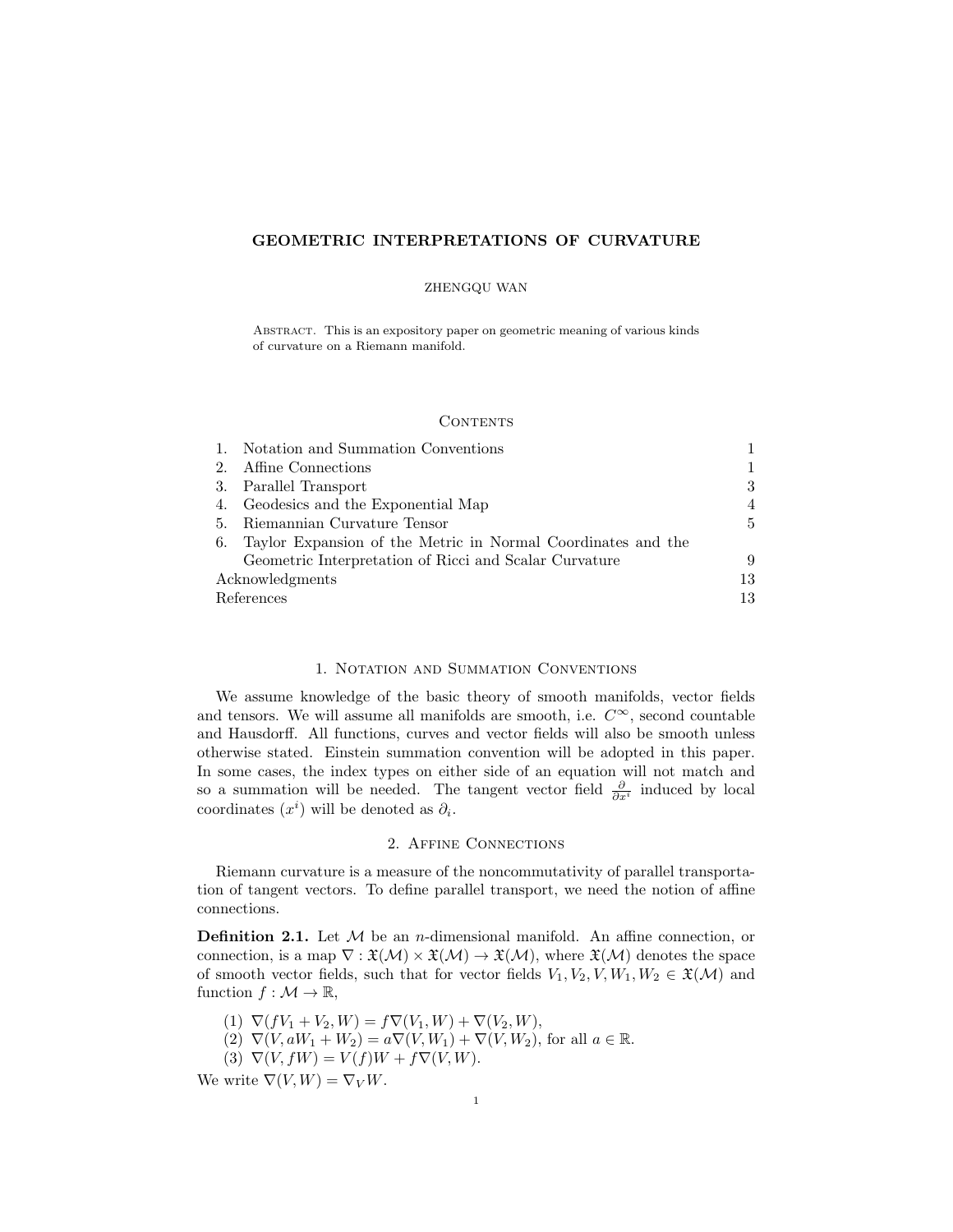2 ZHENGQU WAN

**Theorem 2.2.** For fixed W,  $(\nabla_V W)|_p$  only depends on  $V|_p$ .

*Proof.* It suffices to show if  $V|_p = 0$  then  $(\nabla_U W)|_p = 0$ . The proof relies on the following lemma: if  $V|_p = 0$  then there exists smooth scalar fields  $f_k$  and vector fields  $\tilde{V}_k$  such that  $f_k(p) = 0$  and  $V = \sum_k f_k \tilde{V}_k$ . This fact is easily proven using partitions of unity. Using this lemma, we then write  $V = \sum_{k} f_k \tilde{V}_k$  where  $f_k(p) = 0$ . Then

$$
(\nabla_{\sum_{k} f_k \tilde{V}_k} W)|_p = \sum_{k} f_k(p) (\nabla_{\tilde{V}_k} W)|_p = 0.
$$

Remark 2.3. Since  $\nabla_V W$  depends on V pointwise, we may write  $\nabla_V W := \nabla_V W|_p$ where  $\mathbf{v} = V_p \in T_p \mathcal{M}$ . We also note that  $\nabla_V W|_p$  depends on the local values of W, that is, if  $W_1 = W_2$  in some neighborhood of p, then  $\nabla_{\mathbf{v}} W_1|_p = \nabla_{\mathbf{v}} W_2|_p$  for all  $\mathbf{v} \in T_p \mathcal{M}.$ 

We now give an expression for the connection  $\nabla$  in local coordinates  $(x^{i})$  on an open set U. Suppose we have two vector fields  $W = w^{j} \partial_{j}$  and  $V = v^{i} \partial_{i}$  on U. Then

$$
\nabla_W V = w^j \frac{\partial v^i}{\partial x^j} \partial_i + w^j v^i \nabla_{\partial_j} \partial_i.
$$

We define functions  $\Gamma_{ij}^k : U \to \mathbb{R}$ , for  $1 \leq i, j, k \leq n$ , by

$$
\nabla_{\partial_j} \partial_i = \Gamma_{ij}^k \partial_k.
$$

These functions are called the Christoffel symbols and depend on the coordinate system used to define them. Since covariant differentiation takes values in  $\mathfrak{X}(\mathcal{M})$ , we see immediately that the Christoffel symbols are smooth. We now show existence of a global affine connection on a manifold M.

### **Theorem 2.4.** For any manifold  $M$ , there exists an affine connection on  $M$ .

*Proof.* Let  $\{U_\alpha\}_\alpha$  be an atlas of M and let  $\{\rho_\alpha\}_\alpha$  be the associated partition of unity. On each open set  $U_{\alpha}$ , we have a connection  $\nabla_{\alpha}$  given in the coordinates on  $U_{\alpha}$  by  $\Gamma_{ij}^k=0$ . We define  $\nabla$  by  $\nabla_V W = \sum_{\alpha} (\nabla_{\alpha})_{\rho_{\alpha} \cdot V} (\rho_{\alpha} \cdot W)$ . Note that at each point p,  $\nabla|_p$  is a finite sum. Some straightforward computations will show that  $\nabla$ satisfies the three properties in Theorem 2.1 and  $\nabla_V W$  is smooth when V, W are smooth.

Remark 2.5. The affine connection  $\nabla$  on a manifold need not be unique. If we vary the Christoffel symbols  $\Gamma_{ij}^k$  in each of the charts  $U_\alpha$  of the proof, we may get different affine connections.

Remark 2.6. We know that  $\nabla_{\mathbf{w}} V$  depends on W locally, however we can further show that if  $\eta$  is a smooth curve such that  $\eta(0) = p$  and  $\eta'(0) = w$ , then the value of  $\nabla_{\mathbf{w}}V$  only depends on behavior of V on the curve  $\eta$ . Thus,  $\nabla_{\mathbf{w}}V$  is well-defined even if  $V$  is only defined along a curve through  $p$  and tangent to  $w$ .

**Definition 2.7.** Let  $\eta: I \to M$  be a smooth curve. A vector field V along  $\eta$  is a smooth map  $V: I \to T\mathcal{M}$  such that for each  $t \in I$ ,  $V(t) \in T_{n(t)}\mathcal{M}$ .

Remark 2.6 above says that for a vector **v**, the map  $W \mapsto \nabla_{\mathbf{v}}W$  is defined on vector fields W along curves  $\eta$  such that  $\eta(0) = p$  and  $\eta'(0) = w$ .

**Definition 2.8.** A vector field V along a curve  $\eta$  is parallel if  $\nabla_{\dot{\eta}(t)}V = 0$  for all t.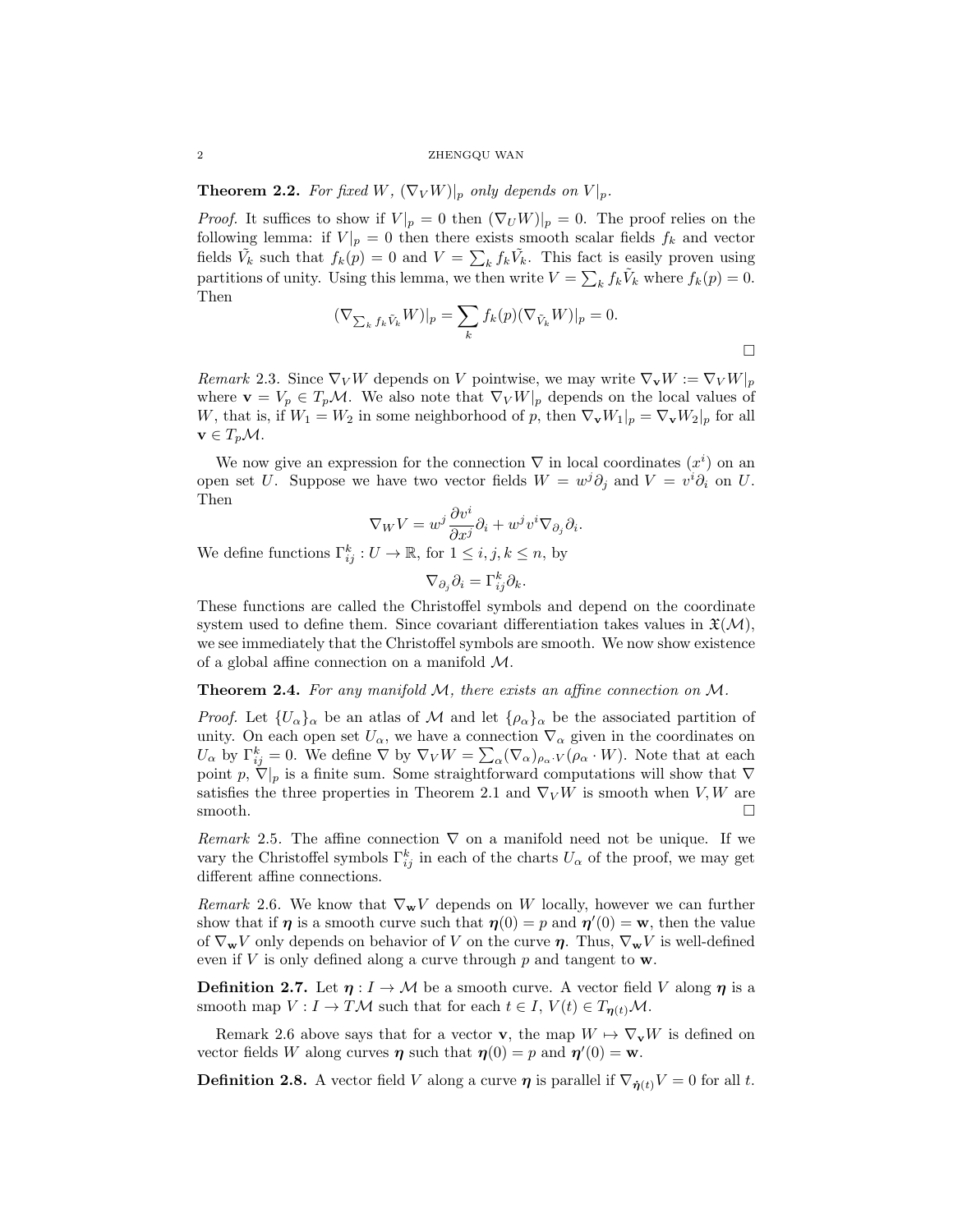**Theorem 2.9.** Let  $\eta : [0,1] \to M$  be a smooth curve and let  $\mathbf{v} \in T_{n(0)}M$ . Then, there exists a unique parallel vector field V along  $\eta$  such that  $V(0) = v$ .

*Proof.* First, we consider the case when  $\eta$  is contained in a local coordinate chart. In local coordinates,  $V(t) = V^k(t)\partial_k$  satisfies the system of ODEs

$$
\frac{dV^k}{dt} + V^i \dot{\eta}^j \Gamma^k_{ij} = 0 \text{ for } k = 1, \dots, n
$$

with initial conditions  $V^k(0) = \mathbf{v}^k$ . Observe that the map

$$
(V^k, t) \mapsto -\Gamma^k_{ij}(\boldsymbol{\eta}(t)) V^j \dot{\boldsymbol{\eta}}^j(t)
$$

is continuous; for fixed t, the map  $(V^k) \mapsto -\Gamma_{ij}^k V^j \dot{\eta}^j$  is linear and thus globally Lipchitz continuous in  $V^k$ . Picard-Lindelof theorem tells us that this equation has a unique solution  $V(t)$ .

For general  $\eta$ , we let  $0 = t_0 < \cdots < t_N = 1$  be a partition of [0, 1] such that, for each i,  $\eta|_{[t_{i-1},t_i]}$  is contained in a coordinate chart  $U_i$ . The previous paragraph implies that there is a parallel vector field V along  $\eta|_{[0,t_1]}$  such that  $V(0) = \mathbf{v}$ . If we have a parallel vector field V along  $\eta|_{[0,t_i]}$ , we obtain a vector field  $\tilde{V}$  along  $\eta|_{[t_i,t_{i+1}]}$  such that  $V(t_i) = V(t_i)$ , again using the previous paragraph. Then, V extends to a vector field along  $\eta|_{[0,t_{i+1}]}$  by defining  $V(t) = \tilde{V}(t)$  for  $t \in [t_i, t_{i+1}].$ By induction, we get a vector field V which is parallel along all of  $\eta$ .

# 3. Parallel Transport

One problem on general manifolds is, unlike Euclidean spaces, if  $p, q \in \mathcal{M}$  are distinct points, then there is no natural identification  $T_p \mathcal{M} = T_q \mathcal{M}$ . In this section, we illustrate how we may construct such an isomorphism, called parallel transportation, using the notion of parallel vector fields. However, this isomorphism will depend on a choice of path between  $p$  and  $q$ .

**Definition 3.1.** Let  $\eta : [0,1] \to M$  be a curve connecting two points  $p, q \in M$ , i.e.  $\eta(0) = p$  and  $\eta(1) = q$ . Let  $\mathbf{v} \in T_p \mathcal{M}$  and let V denote the parallel vector field along  $\eta$  ensured by Theorem 2.9. The vector  $V(1)$  is called the parallel transport of **v** along  $\eta$  and the map  $\mathbf{v} \mapsto V(1)$  is denoted  $T_{\eta(0)\to\eta(1)}$  or  $T_{p\to q}$  or by T if the path  $\eta$  is clear from the context.

Remark 3.2. Since the equation defining parallel transportation is a linear ODE, for any path  $\eta$  from p to q, we have  $T_{p\to q}(a\mathbf{v}+\mathbf{w}) = aT_{p\to q}\mathbf{v} + T_{p\to q}\mathbf{w}$ . From the definition of parallel transport we see that  $T_{p\to q}$  is the inverse of  $T_{q\to p}$ . Thus  $T_{p\to q}$ is an isomorphism from  $T_p\mathcal{M}$  to  $T_q\mathcal{M}$ .

*Remark* 3.3. Let  $\eta$  be a curve and  $p = \eta(0)$ . If  $\{v_1, \ldots, v_n\}$  is a basis of  $T_pM$ , then we can extend  $v_i$  to parallel vector fields  $E_i(t)$  along  $\eta$ . Since parallel transportation is invertible,  $\{E_1(t),...,E_n(t)\}\$ forms a basis of  $T_{n(t)}\mathcal{M}$  at each t.

We have defined parallel transport in terms of the affine connection. The following theorem shows that we may define the affine connection in terms of parallel transport.

**Theorem 3.4.** Suppose we have a smooth vector field V and a smooth curve  $\eta$ such that  $\dot{\eta}(0) = \mathbf{v}$ . Then  $\lim_{\epsilon \to 0^+} \frac{1}{\epsilon} \big( T_{\eta(\epsilon) \to \eta(0)} V(\epsilon) - V(0) \big) = \nabla_{\dot{\eta}(0)} V$ .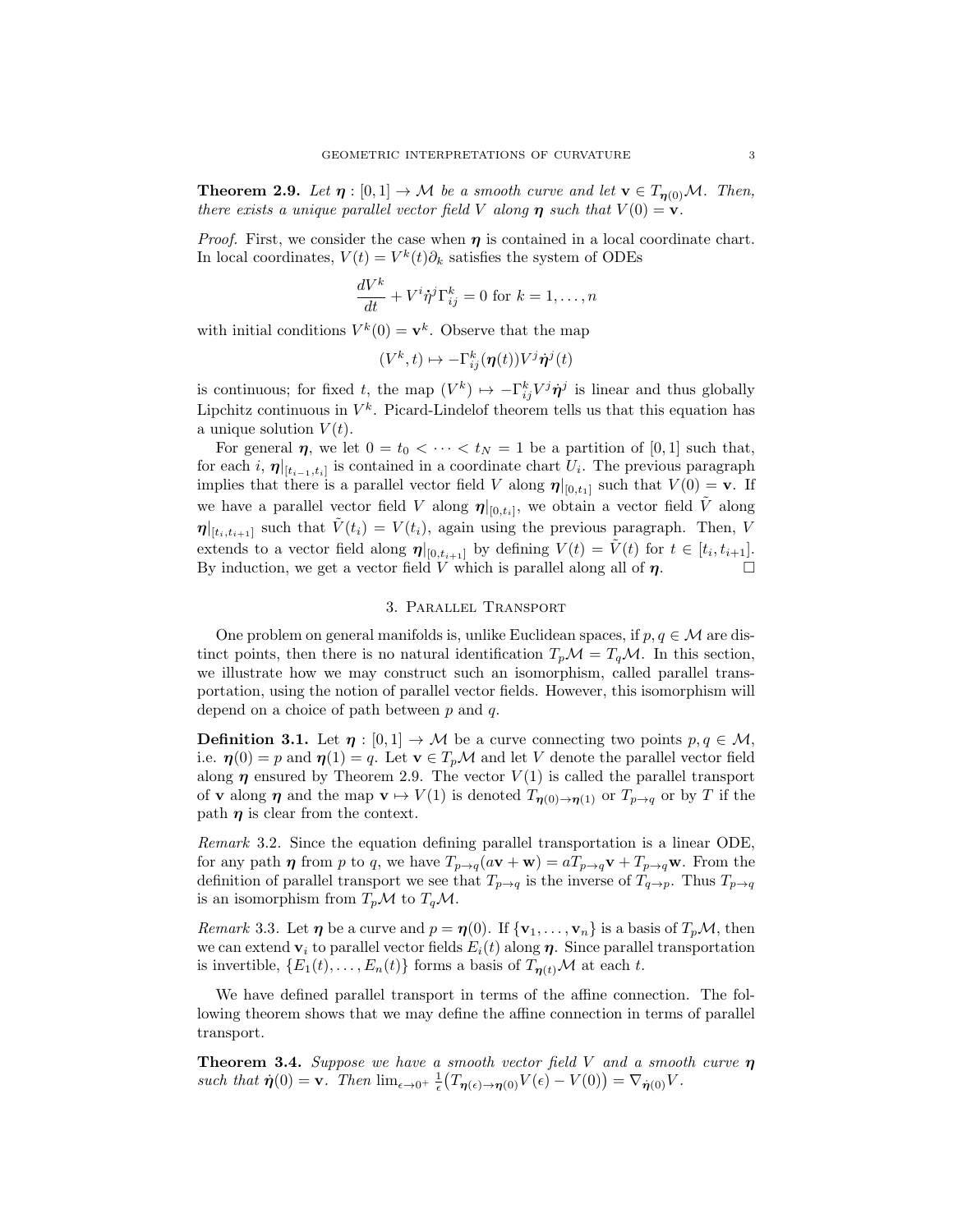*Proof.* Let  $E_1, \ldots, E_n$  be parallel vector fields along  $\eta$  forming a basis at each point. Write  $V(t) = V^k(t) E_k(t)$ . Then,  $T_{\eta(\epsilon) \to \eta(0)} V(\epsilon) = V^k(\epsilon) E_k(0)$ , since  $T_{\eta(\epsilon) \to \eta(0)}$  is a linear map. Then,

$$
\frac{1}{\epsilon}(T_{\pmb{\eta}(\epsilon)\to\pmb{\eta}(0)}V(\epsilon)-V(0))=\frac{1}{\epsilon}(V^k(\epsilon)-V^k(0))E_k(0).
$$

Taking the limit  $\epsilon \to 0$  gives us  $\frac{d}{dt}|_{t=0}(V^k)(t)E_k(0)$ . Since  $E_k$  is parallel, we also have that

$$
\nabla_{\boldsymbol{\eta}'(0)} V(t)|_{t=0} = \boldsymbol{\eta}'(0) (V^k(t)) E_k(0) + V^k(0) \nabla_{\boldsymbol{\eta}'(0)} E_k(t) = \boldsymbol{\eta}'(0) (V^k(t)) E_k(0).
$$

This is, by definition  $\frac{d}{dt}|_{t=0}(V^k)(t)E_k(0)$ , so the two quantities are the same.  $\Box$ 

Remark 3.5. Note that this theorem states that the affine connection is equal to to the limit of a difference quotient. For this reason, for a fixed curve  $\eta$ , the map  $V(t) \mapsto \nabla_{\dot{\eta}(t)} V(t)$ , taking a vector field V along  $\eta$  to a vector field along  $\eta$ , is sometimes called the covariant derivative along  $\eta$ .

**Definition 3.6.** Let  $\nabla$  be an affine connection on M. Given a vector **v** and an tensor field T, we define the tensor  $\tilde{\nabla}_{\mathbf{v}} T$  of the same rank as T inductively by the following properties

- (1) if  $f: \mathcal{M} \to \mathbb{R}$  is a smooth function, i.e. a  $(0,0)$ -tensor, then  $\tilde{\nabla}_{\mathbf{v}} f = \mathbf{v}(f)$ ,
- (2) if W is any vector field, then  $\tilde{\nabla}_{\mathbf{v}}W = \nabla_{\mathbf{v}}W$ ,
- (3)  $\nabla_{\mathbf{v}} T$  is R-linear in **v** and T,
- (4) (Leibniz)  $\nabla_{\mathbf{v}}(T \otimes S) = (\nabla_{\mathbf{v}} T) \otimes S + T \otimes (\nabla_{\mathbf{v}} S),$
- (5) If Contract<sup>b</sup><sub>a</sub>T denotes contracting T with respect to indices a and b. Then  $\nabla_{\mathbf{v}}(\text{Contract}_{a}^{b} T) = \text{Contract}_{a}^{b}(\nabla_{\mathbf{v}} T).$

Note that properties (1) and (2) indicate that  $\nabla$  extends the connection  $\nabla$  to all tensor fields. This definition will be of interest in order to cut down on notation.

**Theorem 3.7.** Given coordinates  $(x^{i})$ , we have  $\nabla_{\partial_{j}}dx^{i} = -\Gamma^{i}_{kj}dx^{k}$ .

*Proof.* Let  $\nabla_{\partial_j} dx^i = \Delta_{kj}^i dx^k$ , where  $\{dx^i|_p\}$  is the basis of  $T_p^* \mathcal{M}$  dual to  $\{\partial_j|_p\}$ . Notice  $dx^{l}(\partial_{i}) = \delta_{i}^{l}$  is a constant function, so

$$
0 = \nabla_{\partial_j} [dx^l(\partial_i)] = (\nabla_{\partial_j} dx^l)(\partial_i) + dx^l(\nabla_{\partial_j} \partial_i) = \Gamma_{ij}^l + \Delta_{ij}^l.
$$
  
=  $-\Gamma_{ij}^l$ .

Thus,  $\Delta_{ij}^l = -\Gamma_{i}^l$ 

4. Geodesics and the Exponential Map

Geodesics are the analogue of straight lines in Euclidean space and possess many of the same properties as straight lines.

**Definition 4.1.** A smooth curve  $\eta$  :  $(a, b) \rightarrow M$  is called a geodesic if the tangent vector field  $\eta$  along  $\eta$  is parallel, i.e. if  $\nabla_{\dot{\eta}(t)}\dot{\eta}(t) = 0$  for all  $t \in (a, b)$ .

**Theorem 4.2.** Given a point  $p \in \mathcal{M}$  and a vector  $\mathbf{v} \in T_p\mathcal{M}$ , there exists an  $\epsilon > 0$ and a geodesic  $\eta : (-\epsilon, \epsilon) \to \mathcal{M}$  such that  $\eta(0) = p$  and  $\eta'(0) = v$ .

*Proof.* In terms of local coordinates, the geodesic equation  $\nabla_{\dot{\eta}(t)}\dot{\eta}(t) = 0$  becomes

$$
\frac{d^2\boldsymbol{\eta}^k}{dt^2} + \Gamma^k_{ij} \frac{d\boldsymbol{\eta}^i}{dt} \frac{d\boldsymbol{\eta}^j}{dt} = 0
$$

along with the initial values  $\eta(0) = p$  and  $\eta'(0) = v$ . The theorem follows by existence and uniqueness of solutions to systems of ODEs.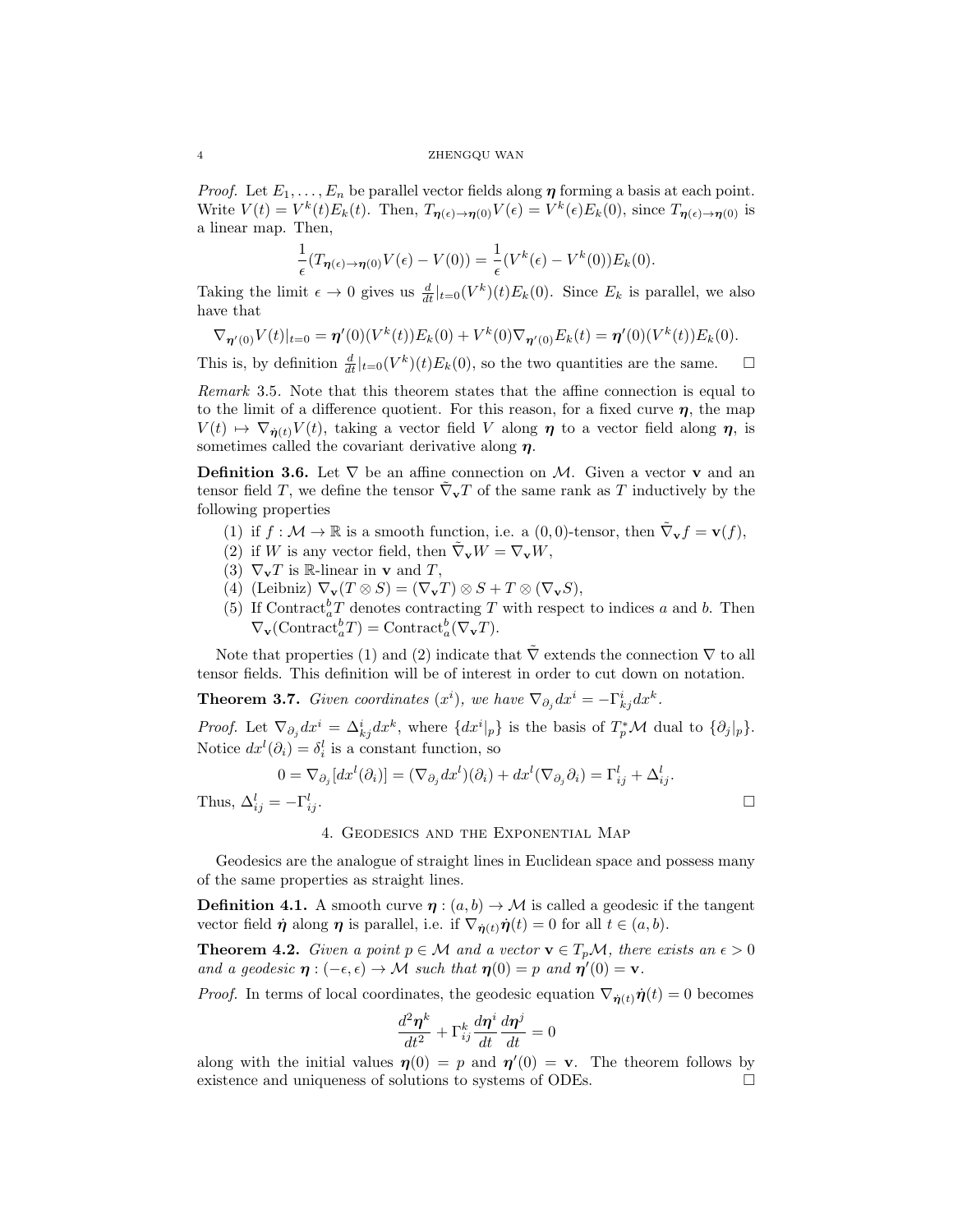Note that the theorem does not ensure uniqueness of geodesics, since two geodesics may not be defined on the same interval around 0. We define a maximal geodesic to be a geodesic  $\gamma : I \to M$ , where I is some interval, with the property that for any extension of  $\gamma$  to a new geodesic  $\eta : J \to M$ , we have  $I = J$  and  $\eta = \gamma$ .

**Definition 4.3.** Given  $p \in \mathcal{M}$  and  $\mathbf{v} \in T_p\mathcal{M}$ , there is a unique maximal geodesic  $\eta$ passing through p with velocity **v**. The exponential map at p,  $Exp_p: T_p\mathcal{M} \to \mathcal{M}$ , is defined by  $\mathbf{v} \mapsto \eta(1)$ . Note that this map is only defined on a subset of  $T_p\mathcal{M}$ .

**Theorem 4.4.** There is an open neighborhood U around  $0 \in T_p \mathcal{M}$  such that  $\text{Exp}_p|_U$ is a diffeomorphism onto its image.

Remark 4.5. The exponential map is a local diffeomorphism, and so we can parametrize our manifold M near p by neighborhood of origin in  $T_p\mathcal{M}$  as follows. Let U be a neighborhood of  $p$  in  $\mathcal M$  and  $\tilde U$  a neighborhood of 0 in  $T_p\mathcal M$  such that  $\mathrm{Exp}_p|_{\tilde U}$ is a diffeomorphism onto U. If  $\{v_1, \ldots, v_2\}$  is an orthonormal basis for  $T_p\mathcal{M}$ , then we can define a map taking  $q \in U$  to the components of  $(\text{Exp}_p|_{\tilde{U}})^{-1}(q)$  in the basis  $\{v_i\}$ . This coordinate chart is called the normal coordinate chart at p associated to the basis  $\{v_k\}$ . It is a useful computational tool that will be employed frequently.

## 5. Riemannian Curvature Tensor

Parallel transportation is path-dependent; given two paths  $\eta_1$  and  $\eta_2$  with the same endpoints, parallel transportation along  $\eta_1$  and  $\eta_2$  are, in general, not the same. Riemann curvature measures how much parallel transport depends on the path.

**Definition 5.1.** Given an affine connection  $\nabla$  and two vector fields X, Y, we can define another vector field  $T(X, Y) = \nabla_X Y - \nabla_Y X - [X, Y]$ . The map T is called the torsion tensor.

### Theorem 5.2. The torsion tensor is a tensor field.

*Proof.* We just have to show that T is  $C^{\infty}$ -linear in its arguments.

$$
T(fX,Y) = \nabla_{fX}Y - \nabla_{Y}fX - [fX,Y]
$$
  
=  $(f\nabla_{X}Y) - (f\nabla_{Y}X + Y(f)X) - (f[X,Y] - Y(f)X)$   
=  $f(\nabla_{X}Y - \nabla_{Y}X) - f[X,Y]$   
=  $fT(X,Y)$ 

**Definition 5.3.** An affine connection  $\nabla$  is called torsion-free if  $T = 0$ .

*Remark* 5.4. In local coordinates, the torsion-tensor  $T$  has an expression given as follows. Let  $X = X^i \partial_i$  and  $Y = Y^j \partial_j$ ,

$$
\nabla_X Y - \nabla_Y X - [X, Y] = \left( (\Gamma_{ji}^k - \Gamma_{ij}^k) X^i Y^j \right) \partial_k.
$$

Notice that the expression only involves the components of  $X$  and  $Y$  and not their derivatives. Thus  $T=0$  is equivalent to  $\Gamma_{ji}^k=\Gamma_{ij}^k$ , i.e. the Christoffel symbol is symmetric in its lower two indices.

On a Riemannian manifold  $(\mathcal{M}, g)$ , there is a unique affine connection satisfying two additional properties, torsion-freeness and compatibility with the metric.

 $\Box$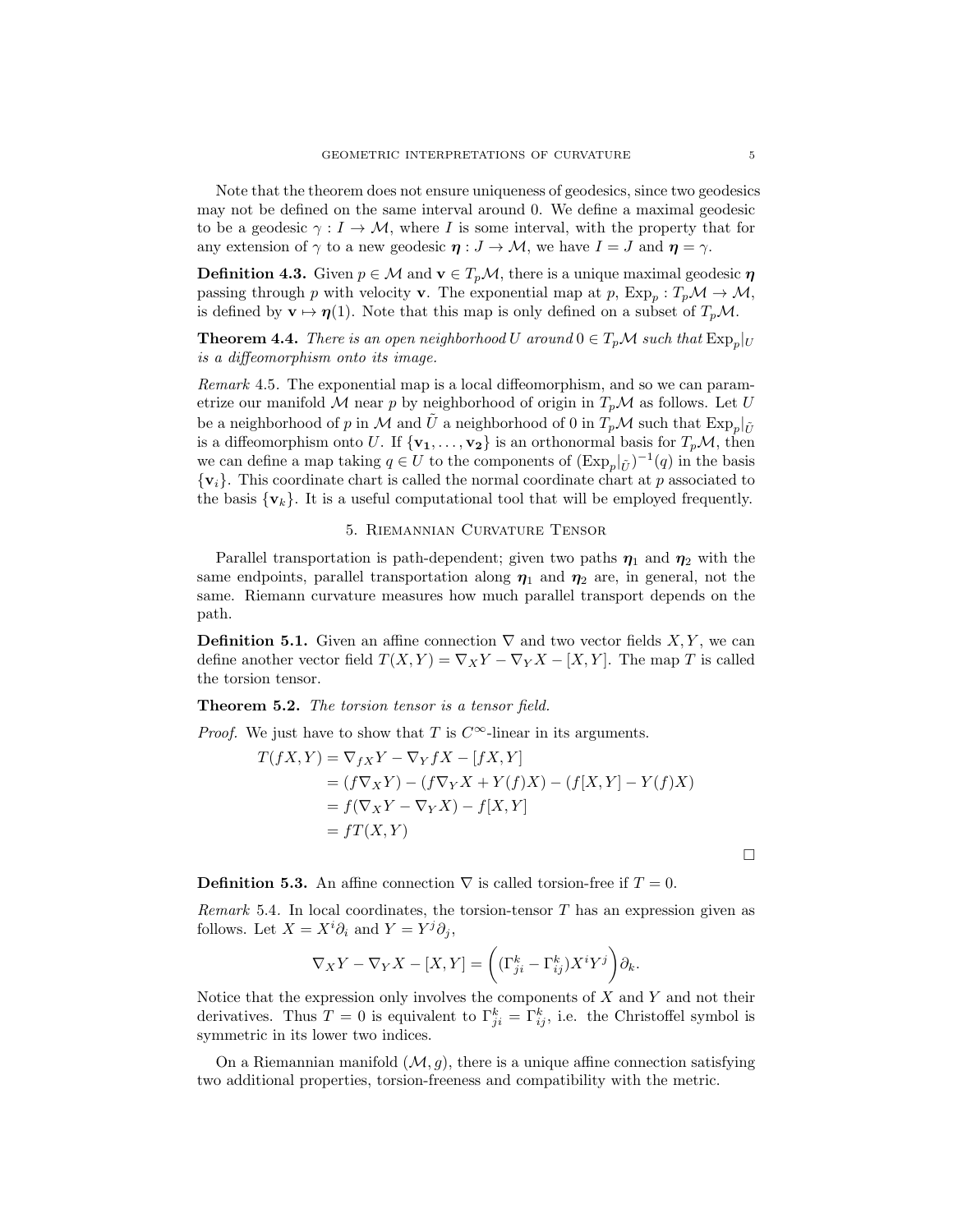**Theorem 5.5** (Fundamental Theorem of Riemannian Geometry). Let  $(\mathcal{M}, g)$  be a Riemannian manifold. Then there exists a unique torsion-free affine connection  $\nabla$ on M such that  $\nabla_{\mathbf{v}}g = 0$  for all tangent vectors **v**.

The second property  $\nabla_{\mathbf{v}} g = 0$  is equivalent, by definition, to

$$
\mathbf{v}(g(Y, Z)) = g(\nabla_{\mathbf{v}} Y, Z) + g(Y, \nabla_{\mathbf{v}} Z)
$$

for any vector fields  $Y, Z$  and any tangent vector **v**. This is also equivalent to requiring for all parallel vector fields  $V(t)$ ,  $W(t)$  along a curve  $\eta$ , their inner product is preserved, i.e. for all t,  $g(V(t), W(t)) = g(V(0), W(0)).$ 

*Proof.* To prove uniqueness, let  $\nabla$  be a torsion-free affine connection such that  $\nabla_{\mathbf{v}}g = 0$  for all tangent vectors **v**. We first compute

$$
\partial_i g_{jk} = \partial_i (g(\partial_j, \partial_k))
$$
  
=  $g(\nabla_{\partial_i} \partial_j, \partial_k) + g(\partial_j, \nabla_{\partial_i} \partial_k)$   
=  $g_{lk} \Gamma_{ji}^l + g_{jl} \Gamma_{ki}^l$ .

Notice  $g_{ij}$  is symmetric in i and j and  $\Gamma_{ij}^k$  is symmetric in i and j by torsionfreeness. By permuting the indices  $i, j, k$ , we obtain the following three equations.

$$
g_{kl}\Gamma_{ji}^{l} + g_{jl}\Gamma_{ki}^{l} = \partial_{i}g_{jk}
$$

$$
g_{jl}\Gamma_{ik}^{l} + g_{il}\Gamma_{jk}^{l} = \partial_{k}g_{ij}
$$

$$
g_{il}\Gamma_{kj}^{l} + g_{kl}\Gamma_{ij}^{l} = \partial_{j}g_{ik}.
$$

If we add the first two equations and subtract the last we find

$$
\partial_i g_{jk} + \partial_j g_{ik} - \partial_k g_{ij} = 2g_{kl} \Gamma_{ij}^l.
$$

Therefore

$$
\Gamma_{ij}^l = \frac{1}{2} g^{kl} \left( \partial_i g_{jk} + \partial_j g_{ik} - \partial_k g_{ij} \right).
$$

This shows that  $\nabla$  is unique.

For existence, we substitute the coordinate expression for  $\Gamma_{ij}^k$  into the proof of Theorem 2.4. It is then easy to check that the resulting affine connection  $\nabla$  is torsion-free and  $\nabla_{\mathbf{v}}g = 0$  for all tangent vectors **v**.

We thus have the following definitions.

**Definition 5.6.** The Levi-Civita connection  $\nabla$  on a Riemannian manifold  $(\mathcal{M}, g)$ is the affine connection satisfying the additional properties:

- $(1)$   $\nabla$  is torsion-free,
- (2)  $\nabla_{\mathbf{w}} g = 0$  for all tangent vectors **w**.

**Definition 5.7.** Given vector fields  $U, V, W$ , we define the Riemann curvature R by

$$
R(U,V)W = \nabla_U \nabla_V W - \nabla_V \nabla_U W - \nabla_{[U,V]} W,
$$

where  $\nabla$  is the Levi-Civita connection.

**Theorem 5.8.** The Riemann curvature  $R$  is a tensor field.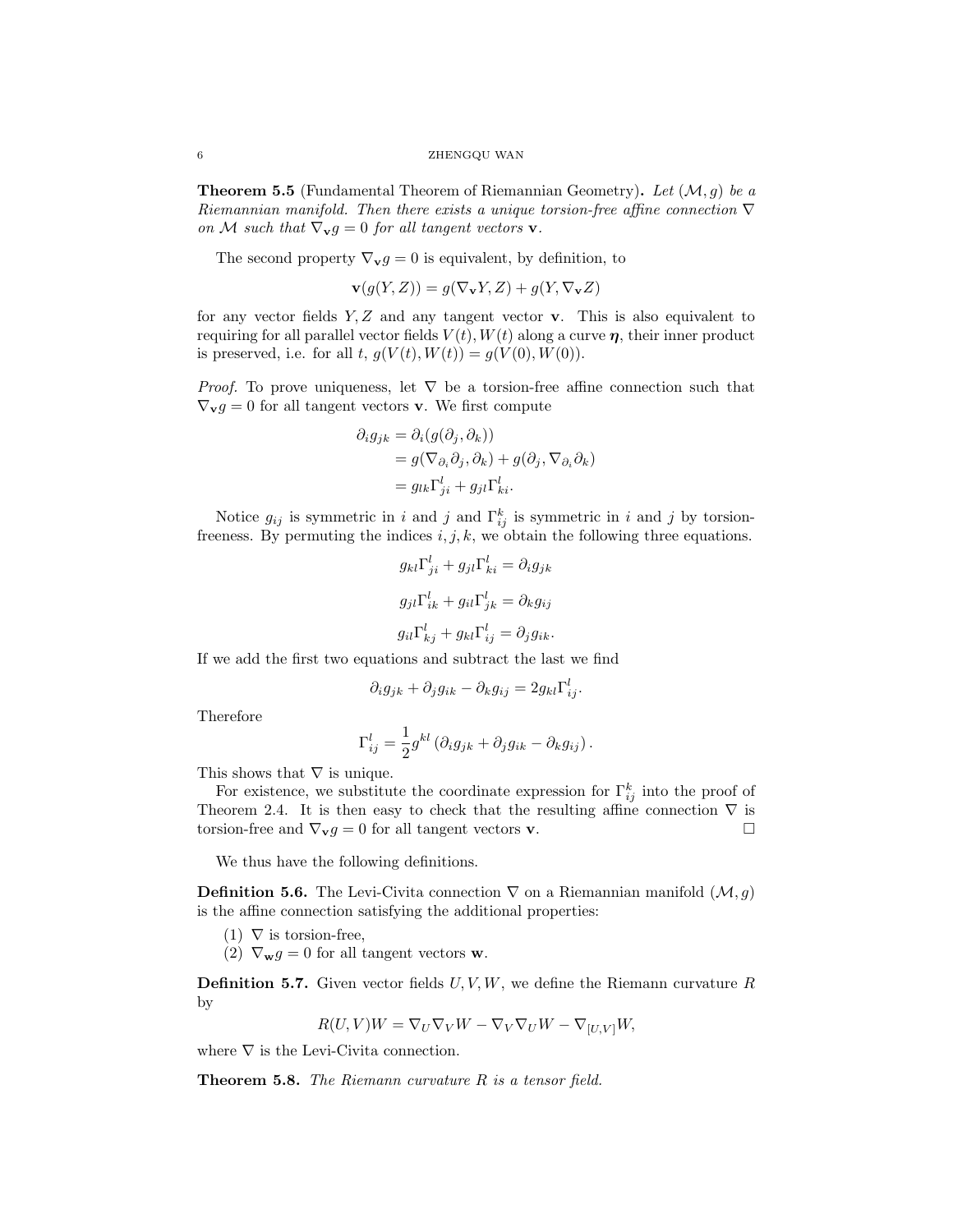*Proof.* It suffices to show that R is  $C^{\infty}(\mathcal{M})$ -linear in each argument. If  $f \in$  $C^{\infty}(\mathcal{M})$ , then

$$
\nabla_U \nabla_V fW = U(V(f)) + V(f) \nabla_U W + U(f) \nabla_V W + f \nabla_U \nabla_V W
$$
  
\n
$$
\nabla_V \nabla_U fW = V(U(f)) + U(f) \nabla_V W + V(f) \nabla_U W + f \nabla_V \nabla_U W
$$
  
\n
$$
\nabla_{[U,V]} fW = [U,V](f)W + f \nabla_{[U,V]} W.
$$

Substituting these values into the definition of Riemann curvature gives

$$
R(U,V)fW = f\nabla_U \nabla_V W - f\nabla_V \nabla_U W - f\nabla_{[U,V]} W = fR(U,V)W
$$

Thus R is  $C^{\infty}(\mathcal{M})$ -linear in the third variable W. Similar computations show that R is also  $C^{\infty}(\mathcal{M})$ -linear in first two variables.

Remark 5.9. Since R is a tensor field,  $R(U, V)W|_p$  depends only on the values of U, V, and W at the point p. In terms of local coordinates, if  $U = U^i \partial_i$ ,  $V = V^j \partial_j$ , and  $W = W^k \partial_k$ , then  $R(U, V)W = R^l_{ijk} U^i V^j W^k$ . We have

$$
R_{ijk}^{l} = dx^{l} \left( R(\partial_{i}, \partial_{j}) \partial_{k} \right)
$$
  
=  $dx^{l} \left( \nabla_{\partial_{i}} \nabla_{\partial_{j}} \partial_{k} - \nabla_{\partial_{j}} \nabla_{\partial_{i}} \partial_{k} - \nabla_{[\partial_{i}, \partial_{j}]} \partial_{k} \right)$   
=  $\frac{\partial \Gamma_{kj}^{l}}{\partial x^{i}} - \frac{\partial \Gamma_{ki}^{l}}{\partial x^{j}} + \Gamma_{kj}^{\alpha} \Gamma_{\alpha i}^{l} - \Gamma_{ki}^{\alpha} \Gamma_{\alpha j}^{l}$ 

Theorem 5.10. The Riemann curvature tensor satisfies, for all tangent vectors  $U, V, W, X, Y$  based at the same point,

- (1)  $R(V, U) = -R(U, V)$
- (2) (Bianchi identity)  $R(U, V)W + R(V, W)U + R(W, U)V = 0$
- (3)  $q(R(U,V)X,Y) = -q(X,R(U,V)Y)$

Proof. The first equality follows directly from the definition of R. The last follows by substituting  $g(X, Y)$  for W in the expression for R:

$$
0 = UVg(X,Y) - VUg(X,Y) - [U,V]g(X,Y)
$$

and noting that this is zero and applying the Leibniz rule (property 2 in Definition 5.6). This is equal to

$$
0 = Ug(\nabla_V X, Y) + Ug(X, \nabla_V Y) - Vg(\nabla_U X, Y)
$$
  
- 
$$
Vg(X, \nabla_V Y) - g(\nabla_{[U,V]} X, Y) - g(X, \nabla_{[U,V]} Y)
$$
  
= 
$$
g(R(U, V)X, Y) + g(X, R(U, V)Y).
$$

The last second identity is checked by direct computation and is omitted.  $\Box$ 

The definition of Riemann curvature has been extremely abstract. We now see one of it's very nice geometric meaning. Suppose we have two linearly independent vectors  $\mathbf{u}, \mathbf{v} \in T_p \mathcal{M}$ . Then we can find local coordinates  $(x^i)$  in which  $\partial_1 = \mathbf{u}$ and  $\partial_2 = \mathbf{v}$ . Consider the four vertices  $\{(0,0), (s,0), (s,r), (0,r)\}$  of a rectangle in the  $x^1x^2$ -plane, illustrated by the following diagram. We denote its edges by  $A, B, C, D$ , starting from  $(0, 0)$  in the counterclockwise direction.

Let **w** be a tangent vector at  $(0, 0)$ . We let T denote parallel transportation around the loop ABCD. Note that this operation is dependent on s and t.

Theorem 5.11.  $\lim_{s,t\to 0} \frac{\mathbf{w}-T\mathbf{w}}{st} = R(\mathbf{u}, \mathbf{v})\mathbf{w}$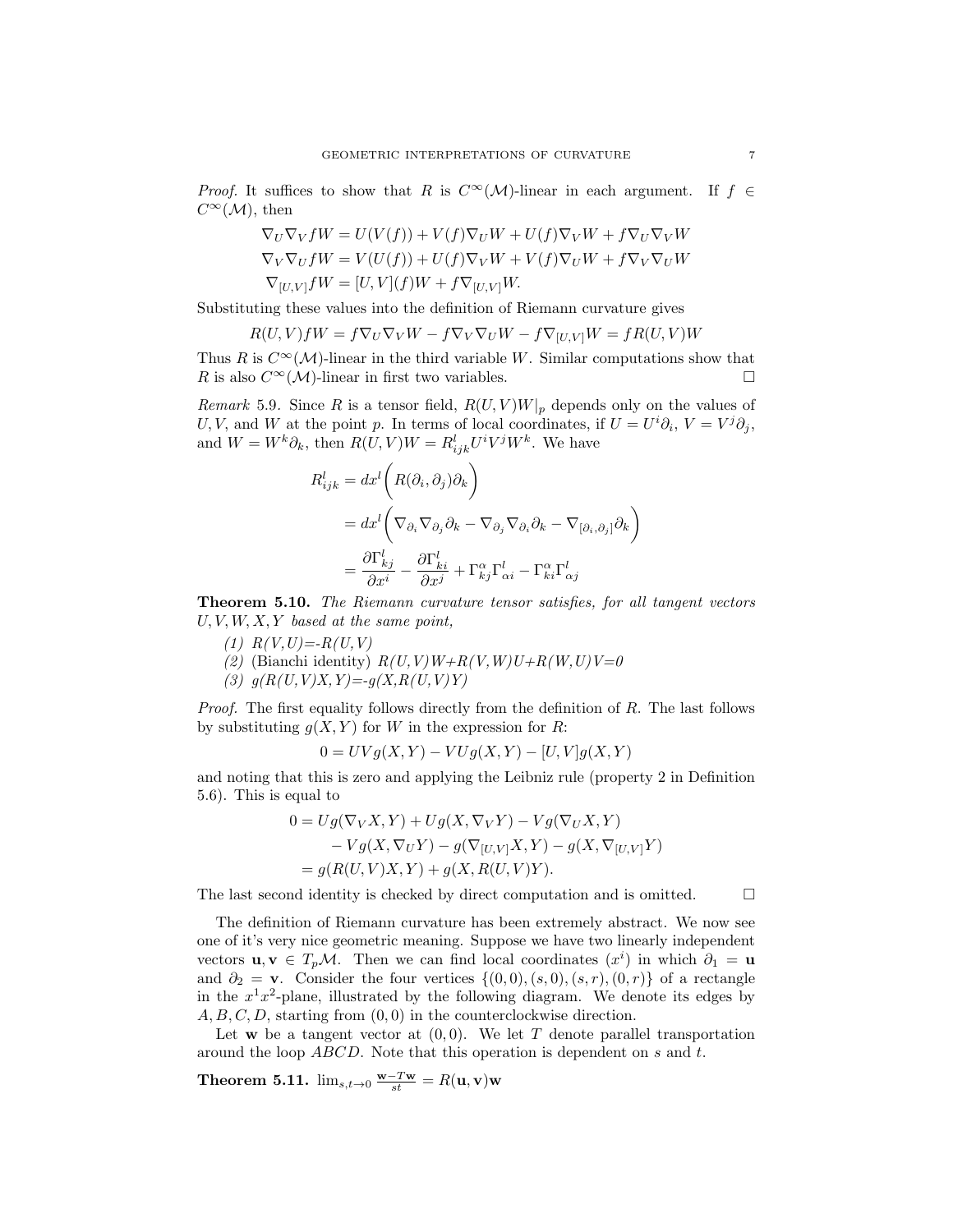*Proof.* By abuse of notation,  $A, B, C, D$  will not only denote the paths but also the operation of parallel transportation along these paths, i.e. A will denote parallel transportation along the path  $A$ ,  $B$  will denote parallel transportation along  $B$ , etc. Thus,  $T = DCBA$ .

We may assume that the paths  $A, B, C$ , and  $D$  are contained in a single coordinate chart. Extend  $\mathbf{u}, \mathbf{v}, \mathbf{w}$  to vector fields  $U, V, W$  near  $(0, 0)$ . We may assume that U and V are coordinate vector fields:  $U = \frac{\partial}{\partial s}$  and  $V = \frac{\partial}{\partial r}$  such that  $[U, V] = 0$ . Notice

$$
W - TW = DC(C^{-1}D^{-1}W - BAW)
$$

and

$$
C^{-1}D^{-1}W - BAW
$$
  
=  $C^{-1}(D^{-1}W - W) + (C^{-1}W - W) - B(AW - W) - (BW - W)$ 

We observe

$$
\lim_{r \to 0} \frac{C^{-1}(D^{-1}W - W)}{r} = -C^{-1} \nabla_V W
$$

$$
\lim_{r \to 0} \frac{BW - W}{r} = -\nabla_V W
$$

Then

$$
\lim_{s,r \to 0} \frac{C^{-1}(D^{-1}W - W) - (BW - W)}{sr} = \lim_{s \to 0} \frac{-C^{-1}\nabla_V W + \nabla_V W}{s} = \nabla_U \nabla_V W
$$

We also have

$$
\lim_{s \to 0} \frac{C^{-1}W - W}{s} = -\nabla_U W
$$

$$
\lim_{s \to 0} \frac{B(AW - W)}{s} = -B\nabla_U W
$$

Then

$$
\lim_{s,r\to 0} \frac{(C^{-1}W - W) - B(AW - W)}{sr} = \lim_{r\to 0} \frac{-\nabla_U W + B\nabla_U W}{r} = -\nabla_V \nabla_U W
$$

Therefore if we combine the above expressions we have

$$
\lim_{s,r \to 0} \frac{W - TW}{sr} = \lim_{s,r \to 0} DC(\nabla_U \nabla_V W - \nabla_V \nabla_U W)
$$

$$
= \nabla_U \nabla_V W - \nabla_V \nabla_U W
$$

$$
= R(U,V)W
$$

 $\Box$ 

Remark 5.12. If  $\nabla$  is the Levi-Civita connection of a Riemann manifold, then  $R(U, V)$  is a skew-symmetric operator, i.e. for all X and Y,

$$
g(R(U,V)X,Y) = -g(X,R(U,V)Y).
$$

This was proved in Theorem 5.10, (2). However, this can also be seen because parallel transportation  $T$  preserves the inner product  $g$ , therefore is an element of the orthogonal group  $O(T_p\mathcal{M}) \cong O(n)$ . The operator  $R(U, V)$  is the derivative of this parallel transportation and the tangent space  $T_{\rm Id}O(n)$  of the space orthogonal transformations  $O(n)$  is the space of skew-symmetric transformations.

We now give two additional tensor fields which are also called curvature.

Definition 5.13. We define the following: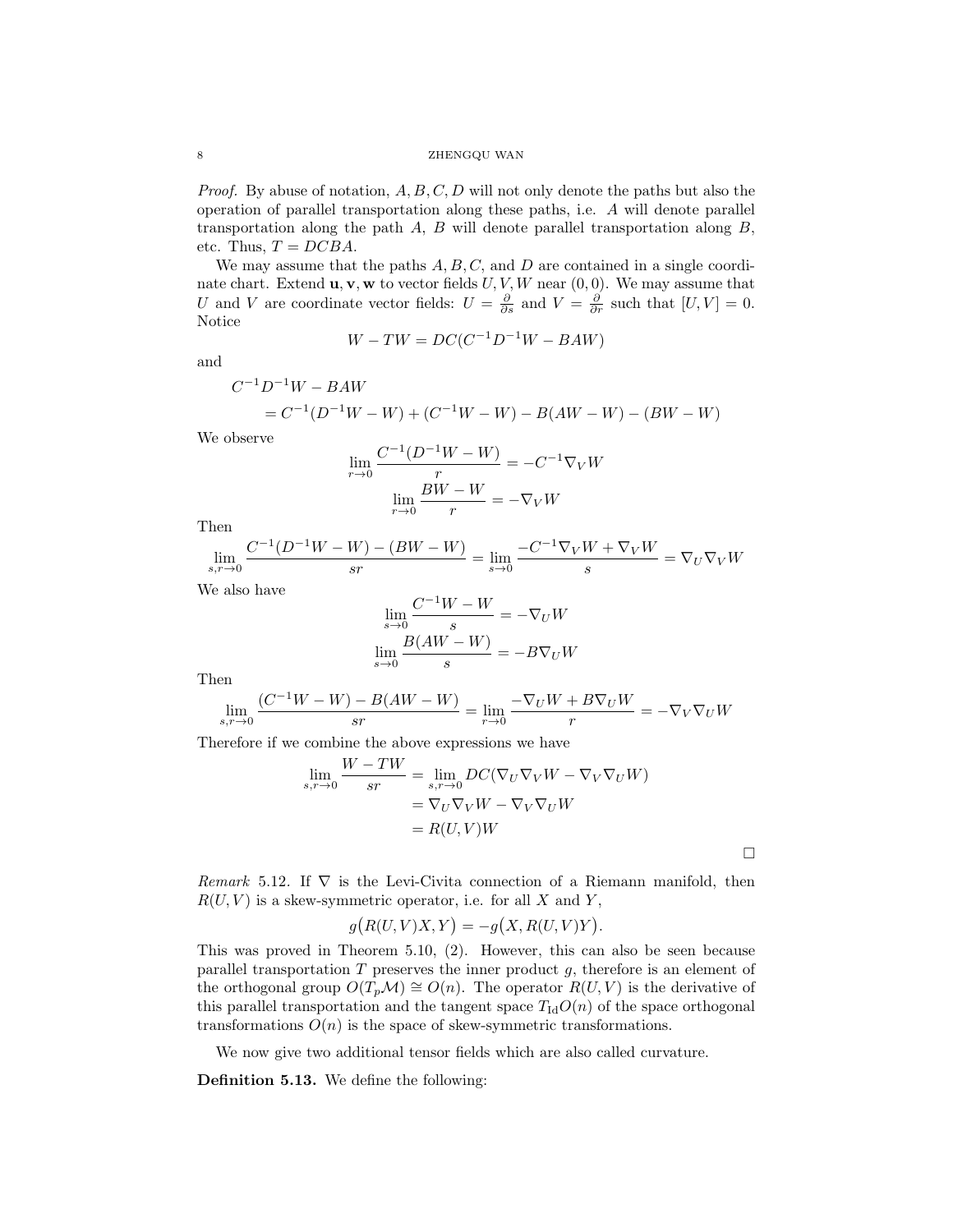(1) The Ricci curvature Ric is given by specifying a local orthonormal frame  ${E<sub>i</sub>}<sub>i=1</sub><sup>n</sup>$  and computing

$$
Ric(X, Y) = \sum_{i=1}^{n} g(R(X, E_i)Y, E_i).
$$

This does not depend on the choice of  $E_i$ ,

(2) The scalar curvature S is the trace of the Ricci curvature, i.e. for an orthonormal frame  $E_i$ , we have  $S = \sum_{i=1}^n \text{Ric}(E_i, E_i)$ .

Locally, the Ricci curvature is given by the contraction  $Ric_{ij} = R_{ikj}^k$  and scalar curvature is the contraction  $S = \text{Ric}_i^i = R_{iji}^j$ .

# 6. Taylor Expansion of the Metric in Normal Coordinates and the Geometric Interpretation of Ricci and Scalar Curvature

In this section, we will see how Ricci curvature measures the deviation of the Riemannian metric from the standard Euclidean metric and how scalar curvature measures the deviation in the volume of a geodesic ball from the volume of a Euclidean ball of the same radius.

Choose an orthonomal basis  $\{e_k\}_k$  of  $T_p\mathcal{M}$  and a neighborhood U of p, on which the exponential map  $Exp_p$  is a diffeomorphism. Let  $(U, x^k)$  denote the normal coordinates at p associated to the basis  ${e_k}$ . In this coordinate chart, we have

$$
(1) g_{ij}|_p = \delta_{ij}
$$
  
\n
$$
(2) \Gamma^k_{ij}|_p = 0
$$
  
\n
$$
(3) \frac{\partial g_{ij}}{\partial x^k}|_p = 0
$$

We prove (1) by

$$
g_{ij}|_p = \langle \partial_i, \partial_j \rangle = \langle e_i, e_j \rangle = \delta_{ij}
$$

We prove (2) by using the fact that for each  $v \in T_p \mathcal{M}$ ,  $\eta(t) = \text{Exp}_p(tv)$  is a geodesic and thus satisfies the geodesic equation

$$
\frac{d^2\boldsymbol{\eta}^k}{dt^2}+\Gamma_{ij}^k\frac{d\boldsymbol{\eta}^i}{dt}\frac{d\boldsymbol{\eta}^j}{dt}=0
$$

Therefore we have

$$
0 + \Gamma_{ij}^k v^i v^j = 0
$$

where  $v = v^k e_k$ . We restrict the equation to the point p and choose an appropriate value of  $v$  to get

$$
\Gamma_{ij}^k|_p + \Gamma_{ji}^k|_p = 0
$$
, for all  $i, j, k$ .

Since the Levi-Civita connection is torsion-free, we conclude

$$
\Gamma_{ij}^k|_p=0
$$

Equation (3) follows by computing

$$
\left. \frac{\partial g_{ij}}{\partial x^k} \right|_p = \partial_k \langle e_i, e_j \rangle = \langle \nabla_{\partial_k} e_i, e_j \rangle + \langle e_i, \nabla_{\partial_k} e_j \rangle = \left( \Gamma^l_{ki} g_{lj} + \Gamma^l_{kj} g_{il} \right) \Big|_p
$$

Since the Christoffel symbol vanishes at  $p$ , we conclude the derivative of  $g$  vanishes in normal coordinates.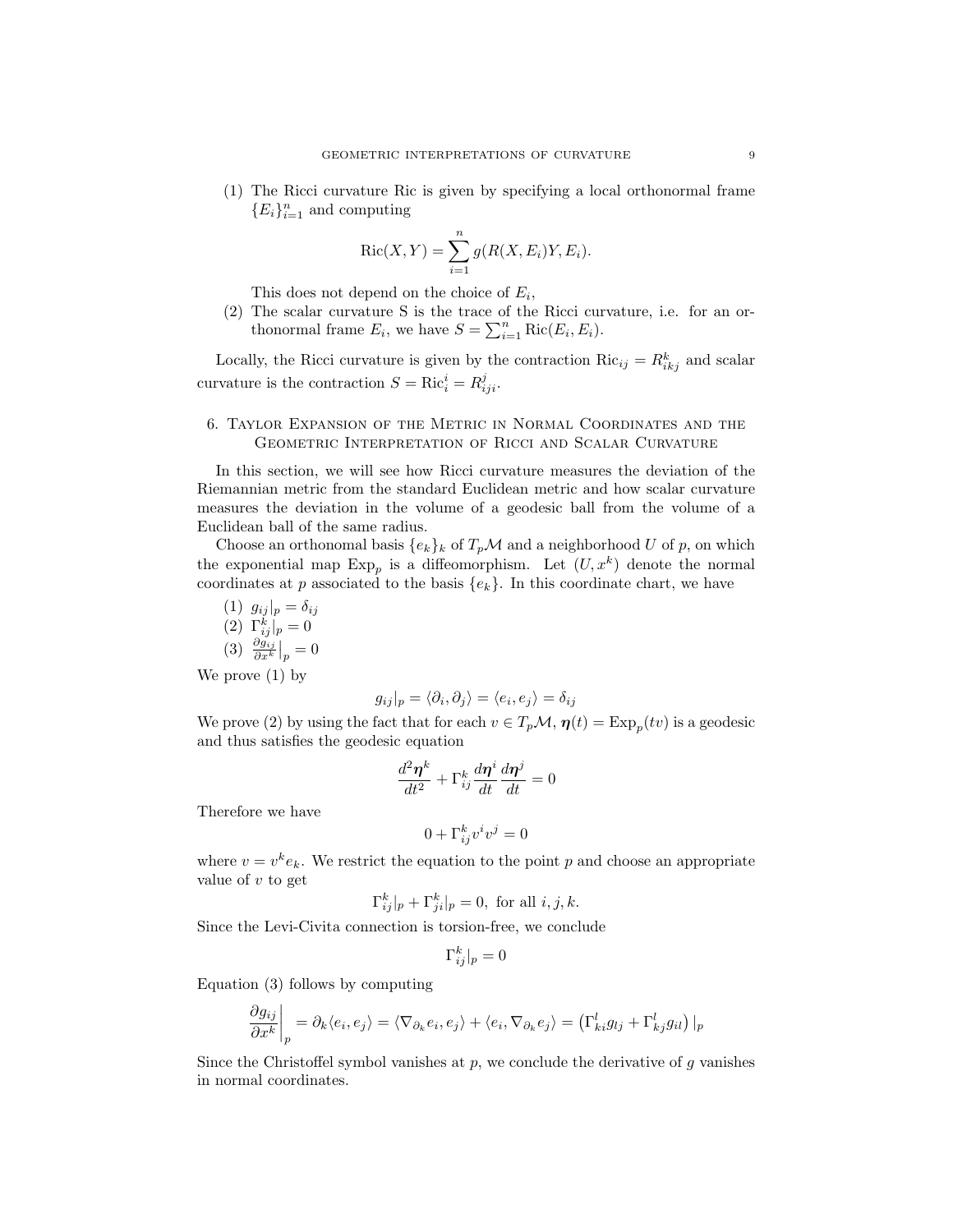**Theorem 6.1** (Gauss Lemma). Let  $(x^i)$  be normal coordinates around a point p. Then g satisfies

$$
x^{k}(q) = \sum_{j} g_{kj} |_{q} x^{j}(q),
$$

for all points  $q$  in the coordinate neighborhood and for all  $k$ .

Before we give the proof, we need a short lemma.

**Lemma 6.2.** Let  $q$  be a point in a normal coordinate chart at  $p$ , with coordinates  $x^{i}(q) = x^{i}$ . Then  $\sum_{i} (x^{i})^{2} = g_{ij}|_{q} x^{i} x^{j}$ .

*Proof.* The curve  $\eta^{i}(t) = x^{i}t$  in the normal coordinate is a geodesic on a Riemannian manifold. Therefore,

$$
g(\dot{\boldsymbol{\eta}}(0), \dot{\boldsymbol{\eta}}(0)) = g(\dot{\boldsymbol{\eta}}(1), \dot{\boldsymbol{\eta}}(1))
$$
\nwhich shows that  $\delta_{ij} x^i x^j = g_{ij}|_{q} x^i x^j$ .

*Proof of Gauss' Lemma.* First observe that if the coordinate system  $(x<sup>i</sup>)$  is normal then the straight path  $\eta^k(t) = (x^k t) = (x^1 t, \dots, x^n t)$  is a geodesic through p. If  $\eta(t) = (x^k t)$  is a geodesic, substituting  $\eta(t)$  into the geodesic equation we get

$$
\Gamma_{ij}^k(\boldsymbol{\eta}(t))x^i(t)x^j(t) = 0.
$$

We substitute in the formula for  $\Gamma_{ij}^k$  and since  $g^{ij}$  is invertible, we get

$$
\frac{1}{2} \left( \frac{\partial g_{ik}}{\partial x^j} + \frac{\partial g_{jk}}{\partial x^i} - \frac{\partial g_{ij}}{\partial x^k} \right) x^i x^j = 0.
$$

For convenience, we drop the argument showing that the expression on the left is evaluated along  $\eta(t)$ . We will continue to do this, keeping in mind that all expressions are to be evaluated along this curve. We note that  $\frac{\partial g_{ik}}{\partial x^j} x^i x^j = \frac{\partial g_{jk}}{\partial x^i} x^i x^j$ , and so

(6.3) 
$$
\left(\frac{\partial g_{ik}}{\partial x^j} - \frac{1}{2} \frac{\partial g_{ij}}{\partial x^k}\right) x^i x^j = 0.
$$

We introduce the function

(6.4) 
$$
\bar{x}^{\beta} = \sum_{\alpha} g_{\alpha\beta} x^{\alpha}
$$

and we wish to show that  $\bar{x}^{\beta} = x^{\beta}$  for each  $\beta$ . Differentiating with respect to  $x^{\delta}$ gives

$$
\frac{\partial \bar{x}^{\beta}}{\partial x^{\delta}} = \sum_{\alpha} \frac{\partial g_{\beta \alpha}}{\partial x^{\delta}} x^{\alpha} + g_{\beta \delta}
$$

We substitute 6.3 into this equality to obtain, after some minor algebraic manipulation,

(6.5)  
\n
$$
0 = \sum_{j} \left( \frac{\partial \bar{x}^{k}}{\partial x^{j}} - g_{kj} \right) x^{j} - \frac{1}{2} \sum_{i} \left( \frac{\partial \bar{x}^{i}}{\partial x^{k}} - g_{ik} \right) x^{i}
$$
\n
$$
= \sum_{j} \frac{\partial \bar{x}^{k}}{\partial x^{j}} x^{j} - \frac{1}{2} \frac{\partial (\sum_{i} x^{i} \bar{x}^{i})}{\partial x^{k}}
$$

Now by Lemma 6.2 and Equation 6.4 we have

$$
\sum_{i} x^i \bar{x}^i = \sum_{i,j} g_{ij} x^i x^j = \sum_{i} (x^i)^2
$$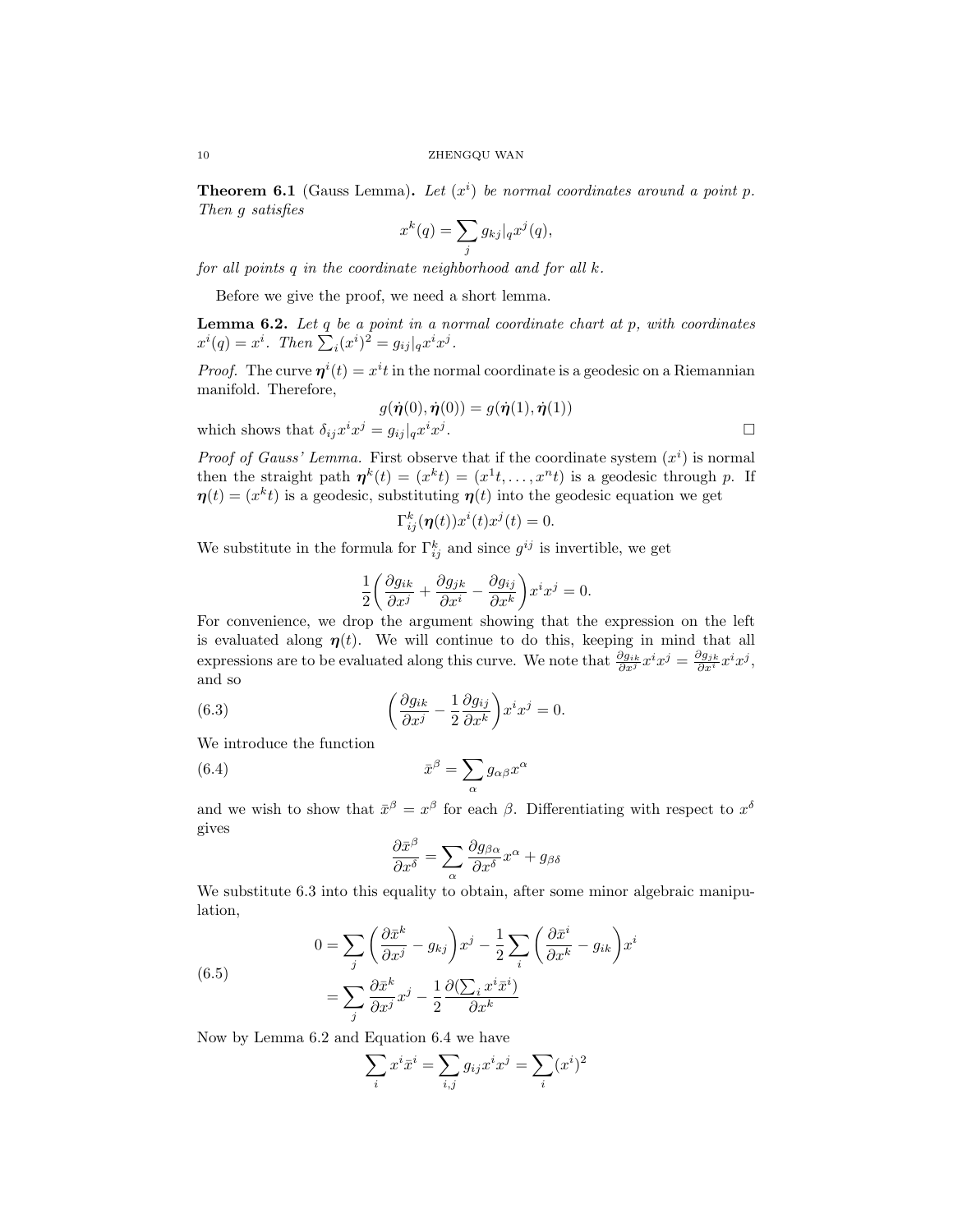and so substituting this into Equation 6.5 gives

$$
\sum_j \frac{\partial \bar{x}^k}{\partial x^j} x^j - x^k = \sum_j \frac{\partial (\bar{x}^k - x^k)}{\partial x^j} x^j = 0.
$$

Since this holds for all geodesics  $\eta(t)$ , we get that

$$
\frac{\partial(\bar{x}^k - x^k)}{\partial x^j} = 0.
$$

At p, we have  $\bar{x}^k|_p = x^k|_p$ , therefore we have proven that at any point in the normal coordinate we have  $x^k = \bar{x}^k = \sum_j g_{kj} x^j$ .

The derivatives of the Gauss Lemma can tell us useful information about the derivatives of the metric. Starting from

$$
x^k = \sum_j g_{kj} x^j,
$$

differentiate with respect to  $\partial_i$ :

$$
\delta_{ki} = \frac{\partial g_{kj}}{\partial x^i} x^j + g_{ki}.
$$

Evaluating at the origin  $p$  we get

$$
g_{ki}|_{p} = \delta_{ki}.
$$

Differentiating again with respect to  $\partial_l$ ,

$$
0 = \frac{\partial^2 g_{kj}}{\partial x^i \partial x^l} x^j + \frac{\partial g_{kl}}{\partial x^i} + \frac{\partial g_{ki}}{\partial x^l}.
$$

Evaluating at the origin  $p$  we get

$$
\left(\frac{\partial g_{kj}}{\partial x^i} + \frac{\partial g_{ki}}{\partial x^j}\right)\bigg|_p = 0.
$$

Repeating the process we get

$$
\left. \left( \frac{\partial^2 g_{km}}{\partial x^i \partial x^l} + \frac{\partial^2 g_{ki}}{\partial x^l \partial x^m} + \frac{\partial^2 g_{kl}}{\partial x^i \partial x^m} \right) \right|_p = 0.
$$

A consequence of this constraint on the second derivatives of  $g$  is that

(6.6) 
$$
\frac{1}{2} \frac{\partial^2 g_{ij}}{\partial x^l \partial x^k} \bigg|_p x^k x^l = -\frac{1}{3} R_{ikjl} \bigg|_p x^k x^l.
$$

See Section 3 and 4 of [1] for details of derivation of 6.6.

Therefore, we have the Taylor expansion of the Riemannian metric  $g$  in local coordinates as

$$
g_{ij} = g_{ij} \Big|_{p} + \frac{\partial g_{ij}}{\partial x^{k}} \Big|_{p} x^{k} + \frac{1}{2} \frac{\partial^{2} g_{ij}}{\partial x^{k} \partial x^{l}} \Big|_{p} x^{k} x^{l} + O(|x|^{3})
$$

$$
= \delta_{ij} - \frac{1}{3} R_{ikjl} \Big|_{p} x^{k} x^{l} + O(|x|^{3})
$$

**Definition 6.7.** The Riemann volume element is the unique volume element  $\omega$  on a oriented Riemann manifold such that for any positively oriented orthonomal basis  $\{v_1, \ldots, v_n\}$  in a tangent space we have  $\omega(v_1, \ldots, v_n) = 1$ .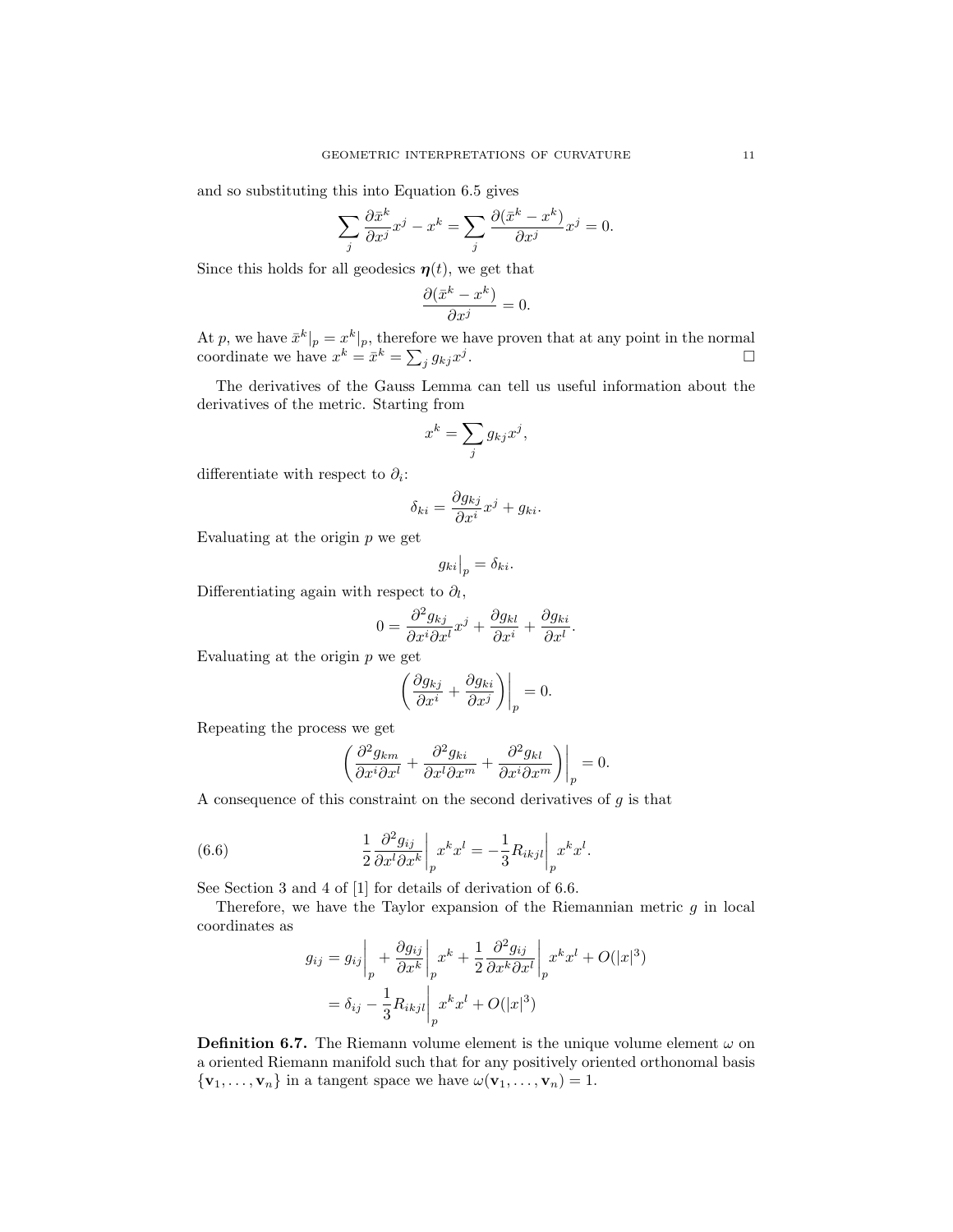Remark 6.8. In local coordinates  $(x<sup>i</sup>)$ ,

$$
\omega = \sqrt{\text{Det}(g_{ij})} dx^1 \wedge \cdots \wedge dx^n.
$$

We now study the Taylor expansion of the Riemann volume element. Recall the formula

$$
Det(Id + A) = 1 + Tr(A) + O(|A|^2),
$$

where  $|A| = \max\{|a_{ij}|\}$  is the maximum absolute value of all entries of A. We have

$$
Det(g_{ij}) = 1 - \text{Tr}\left(\frac{1}{3}R_{ikjl}x^k x^l\right) + O(|x|^3).
$$

Therefore,

$$
Det(g_{ij}) = 1 - \text{Tr}\left(\frac{1}{3}R_{ikjl}\Big|_{p}x^{k}x^{l}\right) + O(|x|^{3})
$$

$$
= 1 - \frac{1}{3}\text{Ric}_{kl}\Big|_{p}x^{k}x^{l} + O(|x|^{3})
$$

$$
= 1 - \frac{1}{3}\text{Ric}(x, x)\Big|_{p} + O(|x|^{3})
$$

Where Ric is the Ricci curvature. Because  $g_{ij}|_p = \delta_{ij}$ , raising and lowering indices does not have an effect on the component of the curvature tensor. Finally, using the Taylor expansion of the square root function,

**Theorem 6.9.** In normal coordinates  $(x<sup>i</sup>)$  around p, we have the local expression

$$
\omega = \sqrt{\text{Det}(g_{ij})} dx^1 \wedge \cdots \wedge dx^n
$$
  
=  $\left(1 - \frac{1}{6} \text{Ric} \middle|_p (x, x) + O(|x|^3) \right) dx^1 \wedge \cdots \wedge dx^n.$ 

Therefore we observe a nice geometric meaning of the Ricci curvature. It tells us how the Riemann volume element  $\omega$  deviates from the standard Euclidean volume element  $\omega_E = dx^1 \wedge \cdots \wedge dx^n$  in the normal coordinates.

**Definition 6.10.** A geodesic ball  $B(p,r)$  is collection of points  $\mathbf{x} = (x^i)$  in the normal coordinate chart at p such that  $\sum_i (x^i)^2 \leq r^2$ . (Assuming r is small enough such that the exponential map is injective on the ball)

We investigate the volume of the geodesic ball  $B(p, r)$ . We let  $B<sub>E</sub>(0, r)$  denote the standard Euclidean ball of radius r and  $V(B)$  the volume of a ball B and by  $V(\partial B)$  the volume of its boundary  $\partial B$ .

$$
V(B(p,r)) = \int_{B(p,r)} \omega
$$
  
= 
$$
\int_{x \in B_E(0,r)} \left(1 - \frac{1}{6} \text{Ric} \middle|_p (x,x) + O(|x|^3) \right) dx^1 \wedge \dots \wedge dx^n.
$$

Since Ricci curvature is a symmetric bilinear form, it has orthonormal principal axis  $\{v_1, \ldots, v_n\}$  and corresponding eigenvalues  $\{\lambda_1, \ldots, \lambda_n\}$ . Let  $(y^i)$  be the